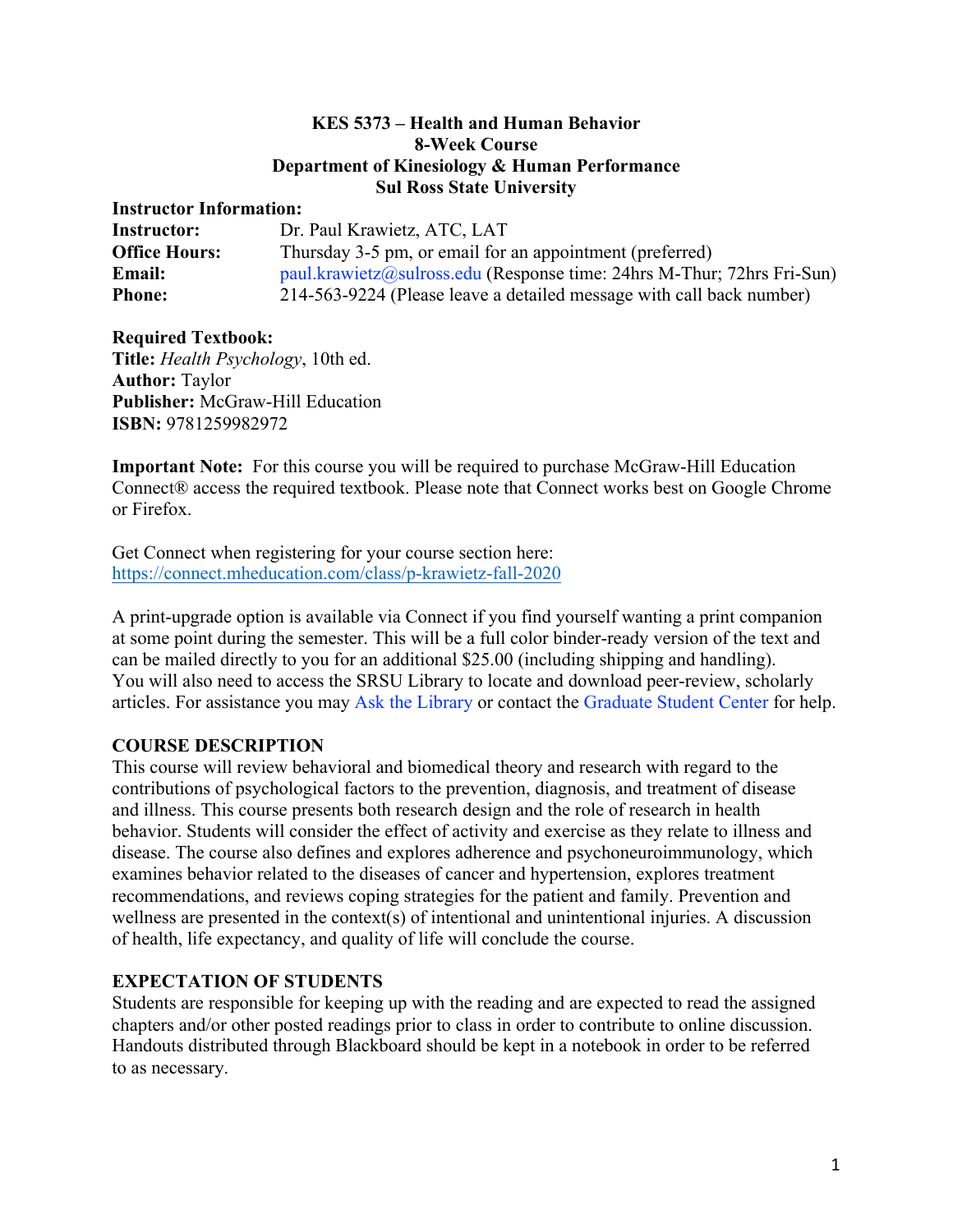# **ACADEMIC DISHONESTY OR MISCONDUCT**

Sul Ross State University is committed to the highest standards of integrity and ethical conduct. Participating in behavior that violates academic integrity (plagiarism, etc.) will result in disciplinary action and may include: receiving a failing grade for the assignment, failing the course, and suspension and/or dismissal from the University.

## **DROP POLICY**

Students are responsible to register and withdrawal from courses themselves, either through Banner (LoboOnline) or by contacting the University Registrar by published deadlines. For information regarding enrollment/registration changes please review the website at: http://www.sulross.edu/page/967/schedule-changes-withdrawals

# **LATE WORK POLICY**

All coursework must be submitted by the provided due dates in Blackboard or Connect. LearnSmart readings must be completed by the due date for credit – no late work will be accepted. Discussions/Responses/Assignments/ Quizzes/Final Projects carry a 5% deduction per day late; up to 30% maximum deduction. If you have not turned in an assignment within 7 days of the due date, you must email the professor for grading consideration.

# **ALL COURSE REQUIREMENTS DEADLINE**

Due to the time requirement for grading purposes, all course requirements must be submitted/completed by the 'Course Requirements Deadline' of Wednesday in Week 8 at 11:59pm to be counted for credit towards the final letter grade in this course. There will be no exceptions to this policy. Late deductions will apply as per above policy.

# **STUDENT LEARNING OUTCOMES**

- A. Understand the role, responsibilities, and working environment of individuals who work in the health field.
- B. Appreciate research designs used to study issues related to health behavior.
- C. Understand the concepts of adherence and wellness.
- D. Examine the role of behavior as it relates to chronic illness.
- E. Comprehend the importance of health and quality of life in light of the increase in life expectancy.
- F. Apply the concepts presented in this course in your current or future profession.

## **Methods of Evaluation (See below 'Course Requirements' for more details)**

| <b>Outcome Measure</b>    | <b>Points Per Unit</b> | <b>Available Points</b> | <b>Percentage of Grade</b> |
|---------------------------|------------------------|-------------------------|----------------------------|
| Connect LearnSmart        | $7 - 11$               | 150                     | 15%                        |
| <b>Chapter Readings</b>   |                        |                         |                            |
| <b>Connect Quizzes</b>    | 50                     | 150                     | 15%                        |
| Discussions               | 50                     | 200                     | 20%                        |
| Assignments               | 100                    | 400                     | 40%                        |
| Final Project             | 100                    | 100                     | 10%                        |
| <b>Total/Final Grade*</b> |                        | 1000                    | 100%                       |

\*Letter Grading as per SRSU policy will be used in this course.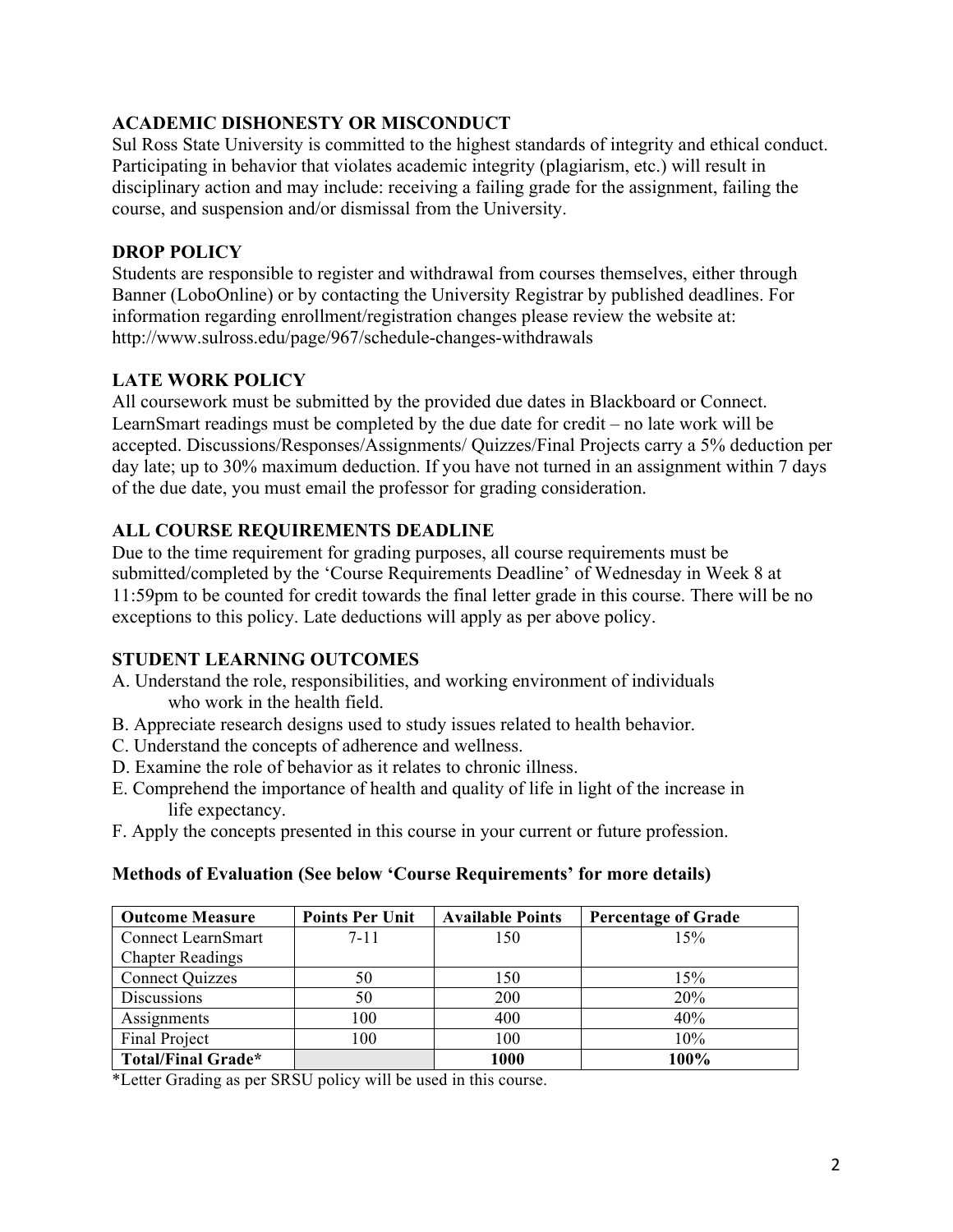**Note:** Satisfactory progress in the HHP program means a cumulative GPA of 3.0 in all core classes (e.g. everything leading up to the final practicum course). In most cases, this means a 'B' or better in each class is considered satisfactory progress.

| Week           | <b>Dates</b> | <b>LearnSmart Chapters</b>                                                                                                                                                      | <b>Assessments</b>                          |
|----------------|--------------|---------------------------------------------------------------------------------------------------------------------------------------------------------------------------------|---------------------------------------------|
|                | Oct 19-25    | LearnSmart Chapters 1-2 & 15                                                                                                                                                    | Discussion 1 / Assignment 1                 |
|                |              |                                                                                                                                                                                 | -Collaborate available                      |
| $\overline{2}$ | Oct 26-Nov 1 | LearnSmart Chapters 3-5                                                                                                                                                         | Quiz 1: Chapters $1-5 & 15$                 |
| $\overline{3}$ | Nov $2-8$    | LearnSmart Chapters 6-7                                                                                                                                                         | Assignment 2, Discussion 2                  |
| $\overline{4}$ | Nov 9-15     | LearnSmart Chapters 8-10                                                                                                                                                        | Quiz 2: Chapters 6-10                       |
| 5              | Nov 16-22    | LearnSmart Chapters 11-14                                                                                                                                                       | Assignment 3, Discussion 3                  |
|                |              |                                                                                                                                                                                 | -Collaborate available                      |
| 6              | Nov 23-29    | Recommend review all previous work                                                                                                                                              | Quiz 3: Chapters 11-14                      |
|                |              | and final assignment                                                                                                                                                            |                                             |
| $\overline{7}$ | Nov 30-Dec 6 | Recommend: Begin Final Assignment                                                                                                                                               | Assignment 4                                |
| 8              | Dec 7-9      | Recommend: Complete Final Project                                                                                                                                               | <b>Final Project</b>                        |
|                |              | ***Recommend copy/save all<br>discussions from yourself and others,<br>and all submitted work so you can<br>have this material for your COMP<br>exam at the end of the program. | - Complete Faculty survey via<br>Blackboard |

# **TENTATIVE COURSE CALENDAR**

## **COURSE REQUIREMENTS**

Connect LearnSmart -150 points total; 7-11 points per chapter

LearnSmart is an interactive reading program provided through McGraw-Hill Connect. These modules will guide you through each individual chapter asking questions to assess your knowledge along the way. These assignments will cover information that will be on each of the chapter quizzes, as well as, information contained within your labs.

Connect Quizzes -150 points total; 50 points per quiz

There will be three quizzes throughout the semester that will assess your knowledge of the corresponding LearnSmart assignments. Each quiz contains a mixture of information from the various chapters assigned. The quizzes will consist of multiple choice and true/false questions.

Discussions – 200pts total -50 points each; 40 points for post / 10 points for 'response' There will be a set of discussion prompts to choose from within the week in which an assignment is due. To create a thread, you click on the hyperlink to the discussion and then click on create new thread. Put a short title and the week number in the subject line (e.g. Macronutrient aspects to sports nutrition-Week 3). Please only respond directly in the message area, no attachments unless requested.

'Response' = "Applied"

Under each discussion post you must read and respond to one of your classmate's original discussion post. Each response is worth up to 10 points. Responses are due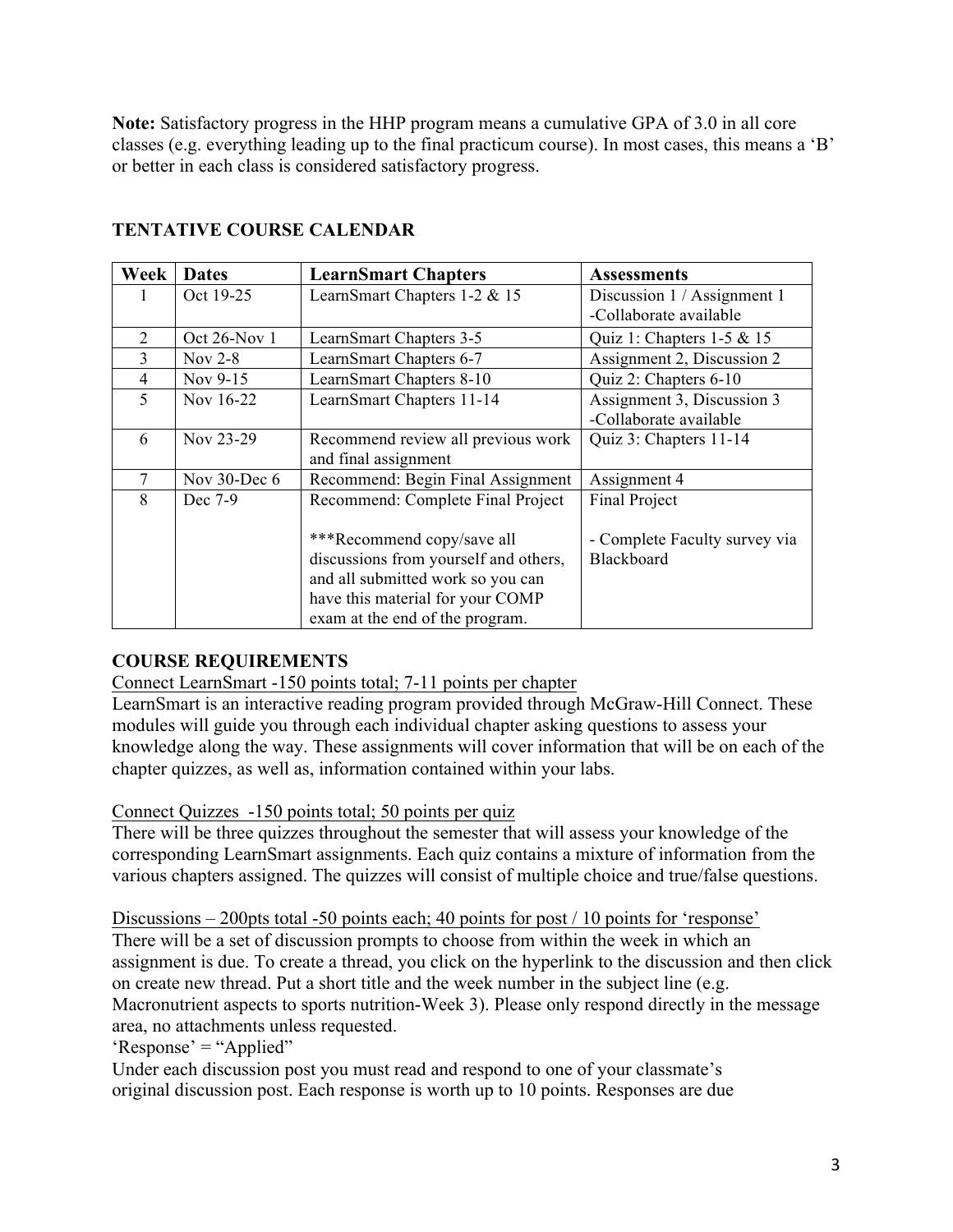48hrs after the original discussion due date. The response must be at least 100 words and more than "good job", "I like what you said", etc., it must be a substantial response that would be as if you were having a discussion on the topic in class. Specifically, an "applied" response would discuss the content in a new way – including but not limited to: adding to the discussion with further information you find (cite your source), describing application to sports, health or performance, as well as providing constructive criticism / a different viewpoint. Responses should be professional/academic responses and not chat room or informal language. To respond to another's post, click on their post and then choose reply. Title the subject of your response with your "Last name" and "response to Authors Last Name Week 3 post" (eg. Smith's response to William's Week 3 post).

### Assignments-400 points total; 100 points per assignment

The assignments assigned will provide a real-world / practical application of the course content. There will be assignments throughout the semester that will focus on specific topics covered in the text. Assignments will be provided through the McGraw Hill Connect platform.

#### Final Project-100 points total

This Final Project will require in depth application of knowledge gained throughout the course in relation to the Student Learn Outcomes stated previously in the syllabus. For detailed instructions on this assignment refer to Week 8 in Blackboard.

### HHP Virtual Classroom - Blackboard Collaborate. No points provided

Blackboard Collaborate is a virtual classroom that may be used during this course. Attendance is not required but it will provide students with an opportunity to interact in real-time with the professor and possibly other students in the program and HHP instructors. The topics in each session are not assigned but will be related to the coursework of that week. All session times are CST and noted in Blackboard using 'Virtual Classroom – Collaborate Ultra' link.

#### **Notes:**

• Although not necessary please try to email me prior to session if you would like to discuss a certain topic pertaining the course.

- No dress code for these session; just come prepared for professional conversation
- Contact SRSU Blackboard support should you need technical assistance. See syllabus for contact info.

PS!!!

Students can use this video conferencing tool to connect and discuss course materials ANYTIME - it's here for you to use :)

## **LEARNER SUPPORT**

## **SRSU GRADUATE CENTER**

The Graduate Student Center, located in BAB 104, provides resources and services for all SRSU graduate students. There is a computer lab with desktop computers and a networked printer/copier/scanner; laptop computers which can be checked out; a projector and screen for rehearsing student presentations; and a conference room for group study. Both Alpine and distance education students can receive writing and other assistance by calling 432-837-8524.